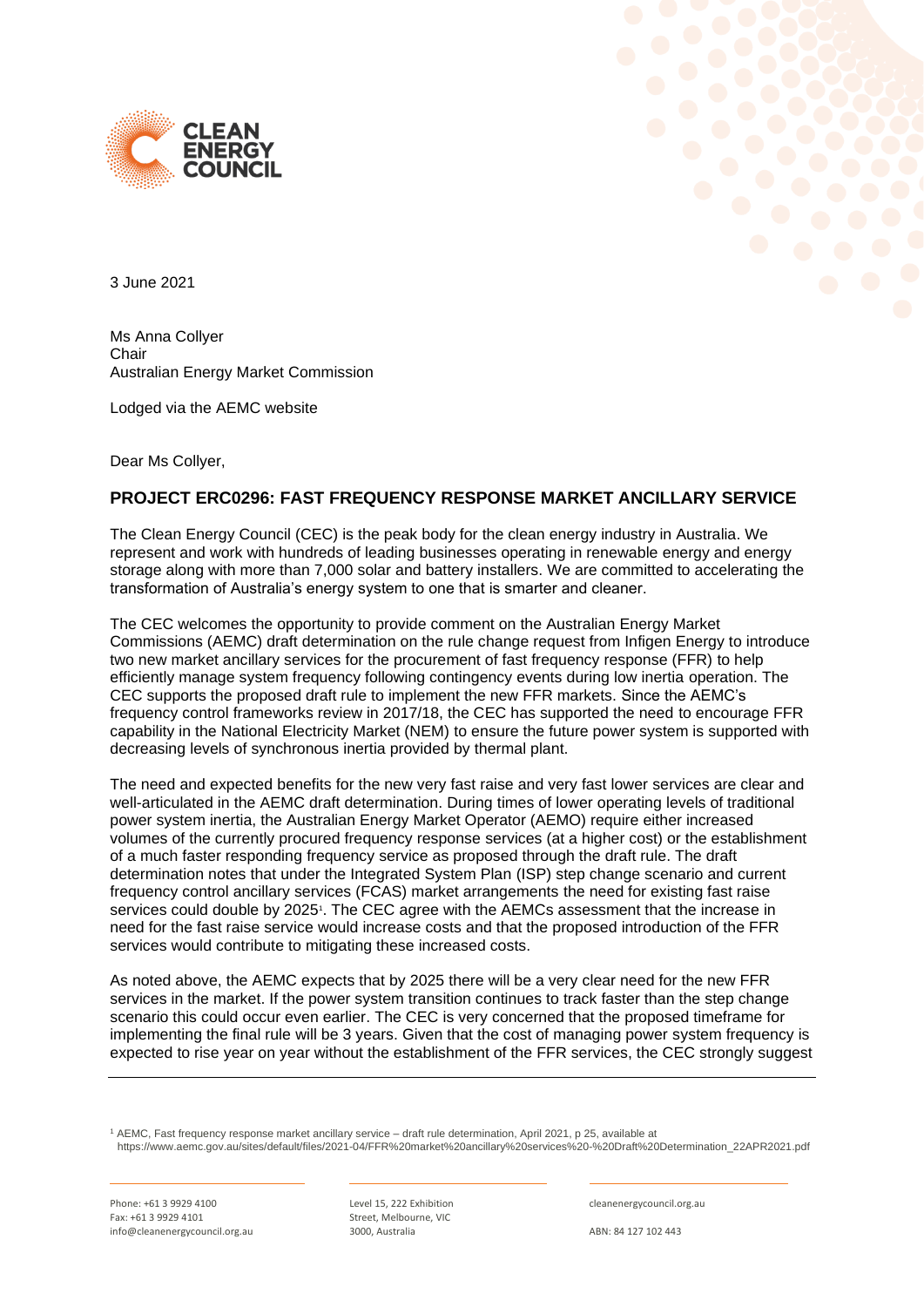the AEMC consider all avenues to implementing the new markets sooner. With the AEMC intending that the final rule contains an implementation date that represents the 'latest time as to when arrangements should be implemented', the CEC suggests this date is revised to represent a more realistic timeframe to ensure the market is established as quick as practically possible<sup>2</sup>. As such, the CEC believe an 18-month implementation window may be a more reasonable date to set within the final rule while still remaining achievable by AEMO.

The draft determination states that AEMO would require 18 months to review and amend the market ancillary services specification (MASS) to update it to detail the performance specifications of the new services. While we agree with allowing a set amount of time for AEMO to perform this review, with stakeholder consultation, we are concerned with allowing 18 months for this review as it appears excessive. For comparison, the current review of the MASS underway during 2021 outlines an approximate 7-month review period (January 2021 – August 2021)<sup>3</sup>. This appears to indicate that the 18-month review period allowed under the draft rule is excessive and that if enough resources are dedicated, a review period of 9 to 12 months would be reasonable.

We also note that the AEMO FFR implementation options report provided by AEMO to the AEMC as technical advice suggests that out of market arrangements should be considered as a transitional measure to help manage market implementation risks<sup>4</sup>. While we agree with this approach as a transitional measure despite its lack of transparency and clear investment signals, the CEC suggests that this is a strong sign that the AEMC should be ensuring the new markets are established as soon as practically possible.

For the above noted reasons the CEC do not believe a 3-year implementation window is justified or necessary. We strongly suggest the AEMC reconsider the 3-year timeframe and reassess if it is necessary, especially when weighed against the likely costs of delayed implementation.

The CEC would also like to note that we agree with the AEMC decision not to combine the new 2 second very fast raise and very fast lower services with the current 6 second fast raise and fast lower services. These are two very separate services, providing different frequency responses, often from different generating plant. Maintaining separation between the two will ensure the FFR services delivered by different service providers are valued appropriately.

Finally, the CEC suggests that the relationship between FFR and future potential inertia services in the NEM continues to be explored. We note that the Energy Security Board (ESB) post-2025 market reform work suggests that a spot market for inertia should be considered as part of its 'next reforms'. This indicates that it is a long-term priority and not for current consideration. The CEC questions if this is the right response given that the level of FFR required in the power system will be set by the amount of inertia in the system. It appears logical that these should not be considered in isolation of one another, and the CEC suggest further analysis be undertaken to consider if there is merit in bringing forward the consideration of potential inertia markets.

Thank you for the opportunity to comment on this consultation. If you would like to discuss any of the issues raised in this submission, please contact Tom Parkinson, Senior Policy Officer, at tparkinson@cleanenergycouncil.org.au or myself, as outlined below.

<sup>2</sup> Ibid, p iii

<sup>3</sup> AEMO, Amendment of the market ancillary service specification, May 2021, available at https://aemo.com.au/en/consultations/current-andclosed-consultations/mass-consultation

<sup>4</sup> AEMC, Fast frequency response market ancillary service – draft rule determination, April 2021, p iii, available at

https://www.aemc.gov.au/sites/default/files/2021-04/FFR%20market%20ancillary%20services%20-%20Draft%20Determination\_22APR2021.pdf